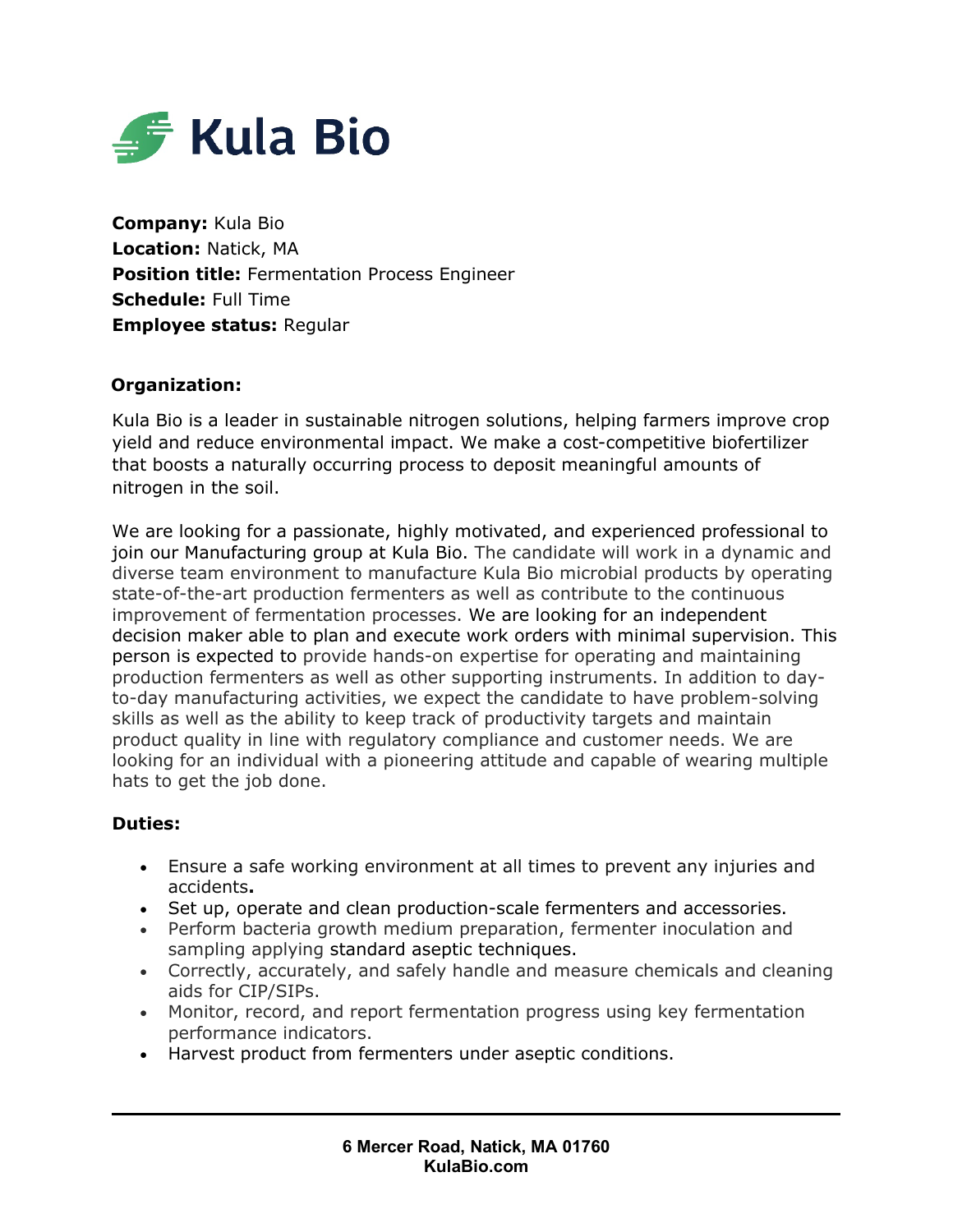- Contribute to the management of manufacturing consumables inventory to maintain continuous operations.
- Communicate project status and train/mentor junior team members.
- Prepare microbial inoculum.
- Drive the commissioning, validation of new production fermenters.
- Support product shipping activities, as needed.
- Ensure that production outcomes are delivered against targeted commercial metrics and milestones.
- Work closely with Quality Team for timely processing of samples and taking follow-up actions based on sample analysis.
- Develop detailed and self-explanatory documentation of the workflows and tools.
- Expect occasional evening and weekend work, as needed.
- Maintain a clean workspace.
- Add value by influencing through innovation and continuous improvement

# **Qualifications**

- Degree in Biochemical Engineering, Fermentation Biotechnology, Microbiology, or related fields
- Bachelor's Degree (or equivalent education) and 7 years of relevant, full-time industry experience, or Master's with 5 years of relevant, full-time industry experience, or Ph.D. with 3 years of relevant, full-time industry experience, preferably in the Agricultural sector.

## **Skills & Abilities**

- Must-Have
	- $\circ$  Expert with planning and executing fermentation campaigns in a manufacturing setting in support of commercial team needs.
	- o Excellent time and resource management skills.
	- $\circ$  Familiar with giving status updates to Manager.
	- o Hands-on knowledge in installation, commissioning, and troubleshooting of new production fermenters.
	- $\circ$  Experience with setup, operation and maintenance of state-of-the-art fermenters.
	- $\circ$  Experience with fermenter harvesting and bottling of biologicals in an industrial setting.
	- $\circ$  Experience working with microbes and applying aseptic techniques in manufacturing.
	- $\circ$  Experience with biological product packaging for commercial use.
	- o A good understanding of microbiology and biochemical principles of fermentation.
	- o Demonstrated ability to learn quickly and work with minimal supervision.
	- $\circ$  Independently selects techniques and procedures to solve problems within area of responsibility.